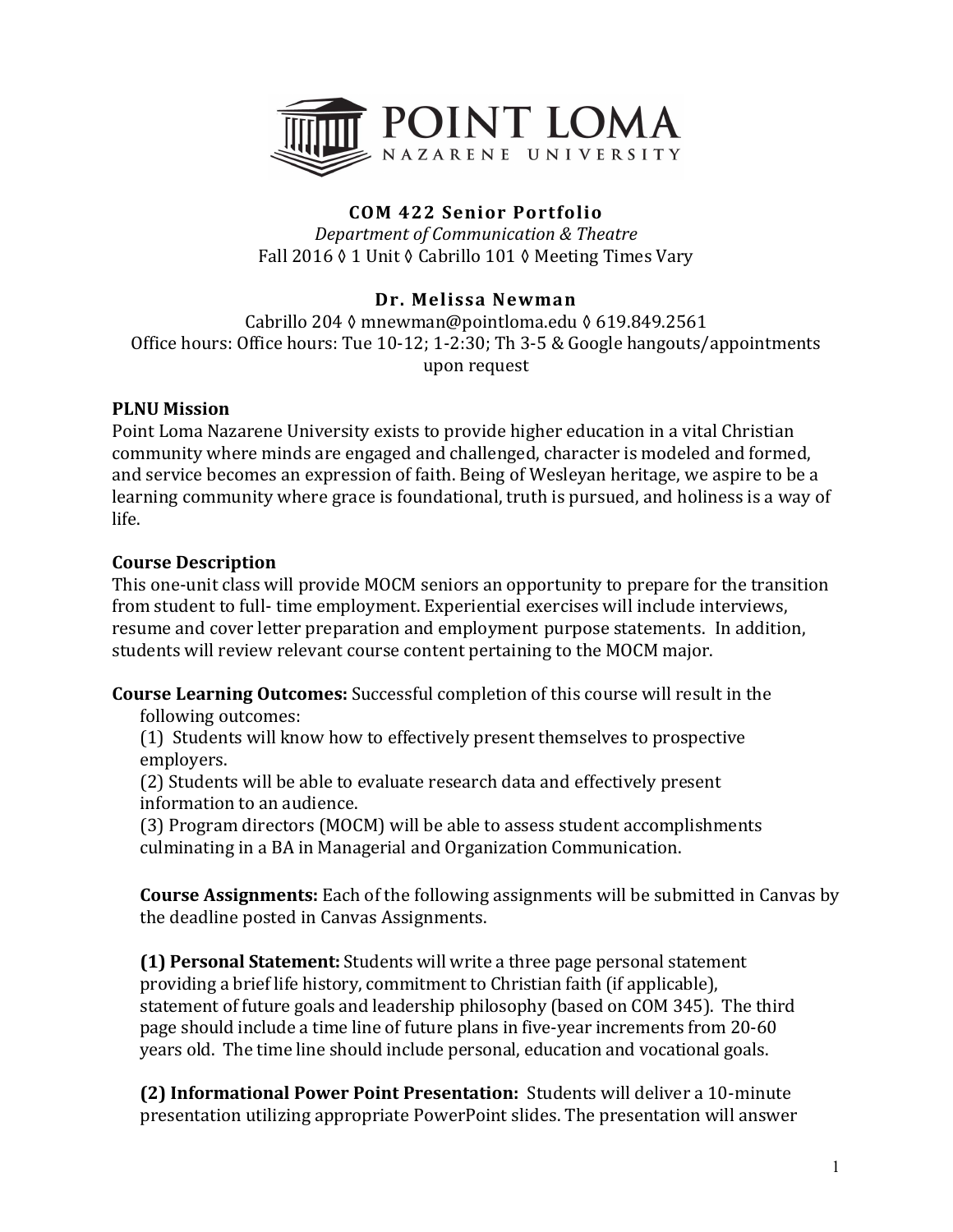the question: "How I plan to contribute to my community and general society with leadership and service" based on their personal statement. Students will be able to deliver an effective presentation by rating a 3 or better on a scale of 1-5 for the following elements:  $(1)$  Organization of Material;  $(2)$  Vocal Delivery and Variety;  $(3)$ Professional Dress. Presentation dates will be formed at the beginning of the semester.

**(3) Resume & Cover Letter:** Students will provide a completed, updated resume and a sample cover letter to an employer for a position and company that would be a possible prospective employer. The one-page resume will contain no more than 2 errors in grammar or spelling and describe specific employment responsibilities using appropriate language. A professional employer will rate the resume on a scale of 1-10 for employment. Students must receive a 7 or higher to meet assessment goals.

**(4) Office of Strengths & Vocation:** Students will participate in two services offered by OSV including:

1. The mock interview-OR- Cover Letter and Resume

2. Title Nine Event or a one on one service offered by OSV

OSV offers career assessments, professional mentoring, strengths programming, networking opportunities, career coaching & resources. Students must get a signed form confirming their participation for each service.

**(5) Capstone Exam:** Students will select one MOCM major course on which to write. The focus is on specific course content and theoretical premises in order to assess knowledge of key elements of the discipline.

Choose one: COM330, COM340, COM345, COM365, or COM 465

### **Method of Instruction**

This course is aimed at providing students finishing preparation for a career in communication. Students will have the opportunity to showcase their competent communication skills and exhibit their academic excellence in their program of study in a portfolio. It is the student's responsibility to complete the work on time and submit it correctly to Canvas. Additional norms include:

1. Students are expected to take primary responsibility for the development of their capstone projects and to be active participants in the learning process.

2. All written work must be typed, and attention should be paid to form (including grammar, punctuation, spelling, APA formatting and general appearance) as well as content. 

3. Integrity is of great importance. Plagiarism of any sort will not be tolerated and will result in a grade of "NC" for the course. No exceptions.

4. This syllabus serves as the contract between the students and professor. Your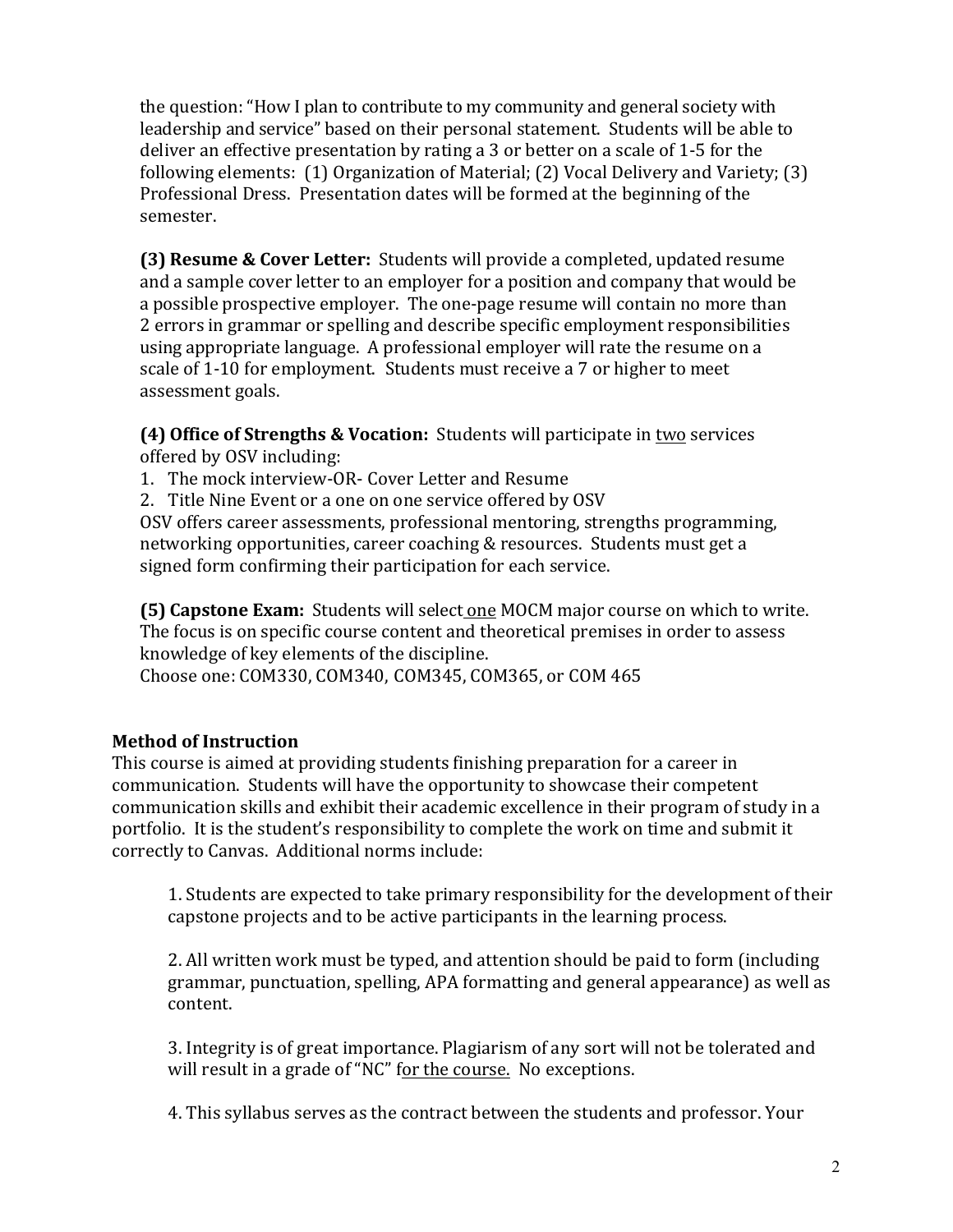continued enrollment in the course serves as agreement to abide by the policies and information set forth here within and not expect exceptions to be made for you.

5. Students who do not do the Informational Power Point Presentation on the scheduled date will receive a grade of "No Credit" and will not be eligible for graduation until the course requirement is met.

#### **University Notifications**

### **Attendance & Participation**

Regular and punctual attendance at all classes is considered essential to optimum academic achievement. If the student is absent from more than 10 percent of class meetings, the faculty member has the option of filing a written report which may result in de-enrollment. If the absences exceed 20 percent, the student may be de-enrolled without notice. If the date of de-enrollment is past the last date to withdraw from a class, the student will be assigned a grade of W or WF consistent with university policy in the grading section of the catalog. Every absence in this class will result in a five point deduction from final points earned. See Academic Policies in the (undergrad/graduate as appropriate) academic catalog.

# **Academic Honesty and Dishonesty**

Students should demonstrate academic honesty by doing original work and by giving appropriate credit to the ideas of others. As explained in the university catalog, academic dishonesty is the act of presenting information, ideas, and/or concepts as one's own when in reality they are the results of another person's creativity and effort. Violations of university academic honesty include cheating, plagiarism, falsification, aiding the academic dishonesty of others, or malicious misuse of university resources. A faculty member who believes a situation involving academic dishonesty has been detected may assign a failing grade for a) that particular assignment or examination, and/or  $b$ ) the course following the procedure in the university catalog. Students may appeal also using the procedure in the university catalog. See Academic Policies for further information.

### **Final Course Grades**

Final course grades will be submitted electronically at the conclusion of the semester by the deadline set forth by the university. Any questions regarding final grades need to be addressed within two weeks of the class ending and must be sent in writing to the professor. Grade inquiries beyond that time will not be allowed.

### **Academic Accommodations**

While all students are expected to meet the minimum academic standards for completion of this course as established by the instructor, students with disabilities may request academic accommodations. At Point Loma Nazarene University, students must request that academic accommodations by filing documentation with the Disability Resource Center (DRC), located in the Bond Academic Center. Once the student files documentation, the Disability Resource Center will contact the student's instructors and provide written recommendations for reasonable and appropriate accommodations to meet the individual needs of the student. See Academic Policies in the (undergrad/graduate as appropriate) academic catalog.

### **Final Exam Policy**

Successful completion of this class requires taking the final examination on its scheduled